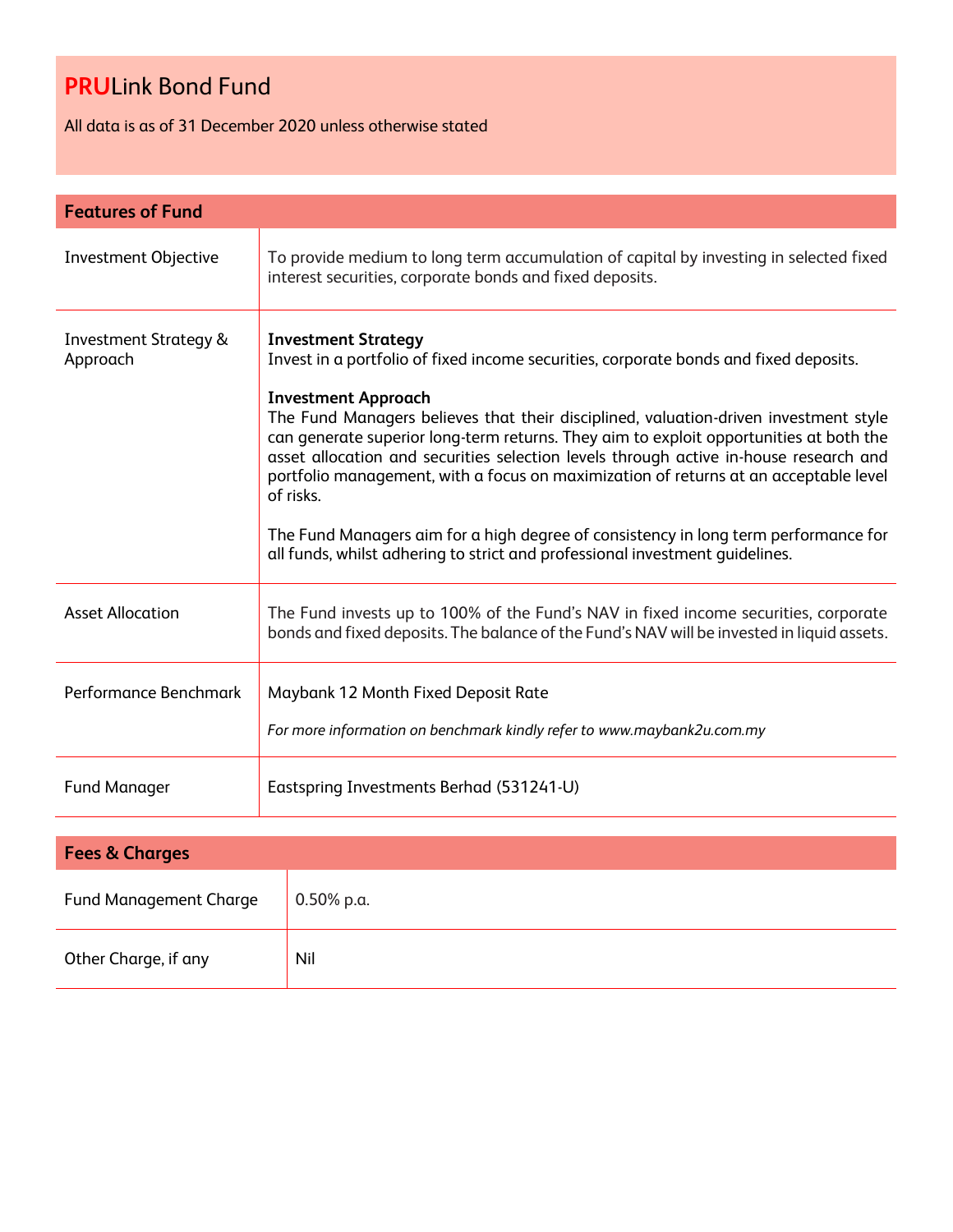All data is as of 31 December 2020 unless otherwise stated

### **Fund Performance**



**PRU**Link Bond Fund Vs. 12 Month Maybank Tier 1 Fixed Deposit Rate

**Notice: The graphs are included for illustrative purposes only. Past performance of the fund is not an indication of its future performance**

| Year | <b>Actual Performance</b><br><b>PRULink Bond Fund</b> | <b>Benchmark</b><br><b>Maybank 12 Month Fixed Deposit Rate</b> |
|------|-------------------------------------------------------|----------------------------------------------------------------|
| 2011 | 5.45%                                                 | 3.04%                                                          |
| 2012 | 4.51%                                                 | 3.15%                                                          |
| 2013 | 2.17%                                                 | 3.15%                                                          |
| 2014 | 3.45%                                                 | 3.22%                                                          |
| 2015 | 3.66%                                                 | 3.30%                                                          |
| 2016 | 4.46%                                                 | 3.21%                                                          |
| 2017 | 4.47%                                                 | 3.10%                                                          |
| 2018 | 4.45%                                                 | 3.34%                                                          |
| 2019 | 8.24%                                                 | 3.18%                                                          |
| 2020 | 4.73%                                                 | 2.22%                                                          |

*Sources: Lipper IM and Bloomberg, 31 December 2020*

Notice: Past performance is not an indication of its future performance. This is strictly the performance of the investment/underlying funds, and not the returns earned on the actual premiums paid of the investment-linked insurance product.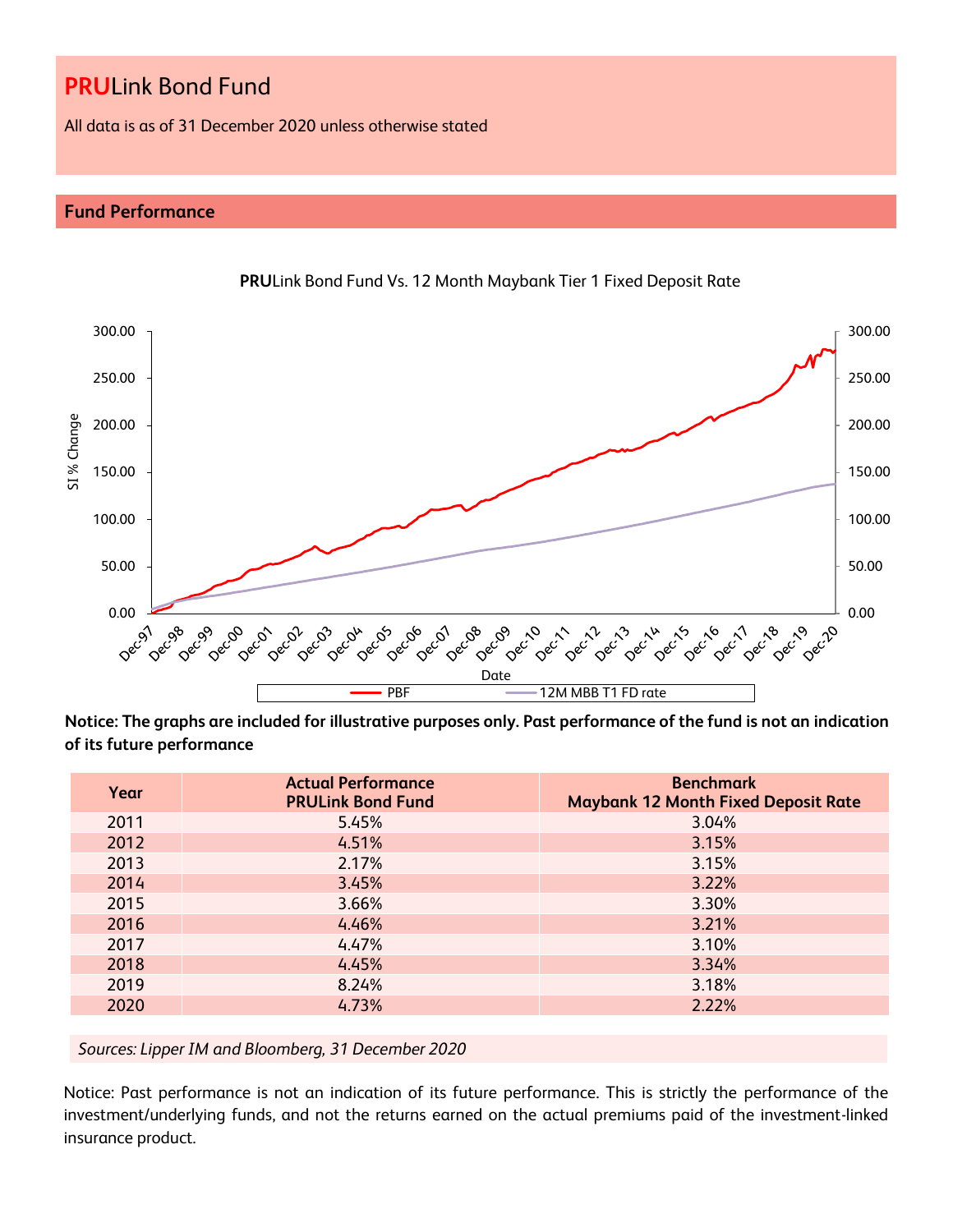All data is as of 31 December 2020 unless otherwise stated

Basis of calculation of past performance:

$$
= \left(\frac{Net\ Asset\ Value\ for\ Year\ n}{Net\ Asset\ Value\ for\ Year\ n-1} - 1\right)\%
$$

#### **Investment Risks**

**Please refer to the Appendix 1 for the detailed Investment Risks listing below by order of importance:**

- (A) Interest Rate Risk
- (B) Credit / Default Risk
- (C) Liquidity Risk
- (D) Market Risk
- (E) Issuer Risk
- (F) Country Risk
- (G) Risk of Non-Compliance
- (H) Concentration Risk
- (I) Management Company Risk
- (J) Inflation Risk
- (K) Investment Managers' Risk

#### **Risk Management**

#### **Forecasting Risk**

Potential risks are taken into consideration in the process of sector allocation and stock selection based on analysis on various key factors such as economic conditions, liquidity, qualitative and quantitative aspects of the securities.

#### **System Control**

Risk parameters are set internally for each fund, depending on client's risk profile. These risk parameters include limits of issuer bet, group issuer, sector rating and issue size of the securities held in the portfolio.

A front-end office system is in place to monitor portfolio risks, serving as an auto filter for any limitations or breaches.